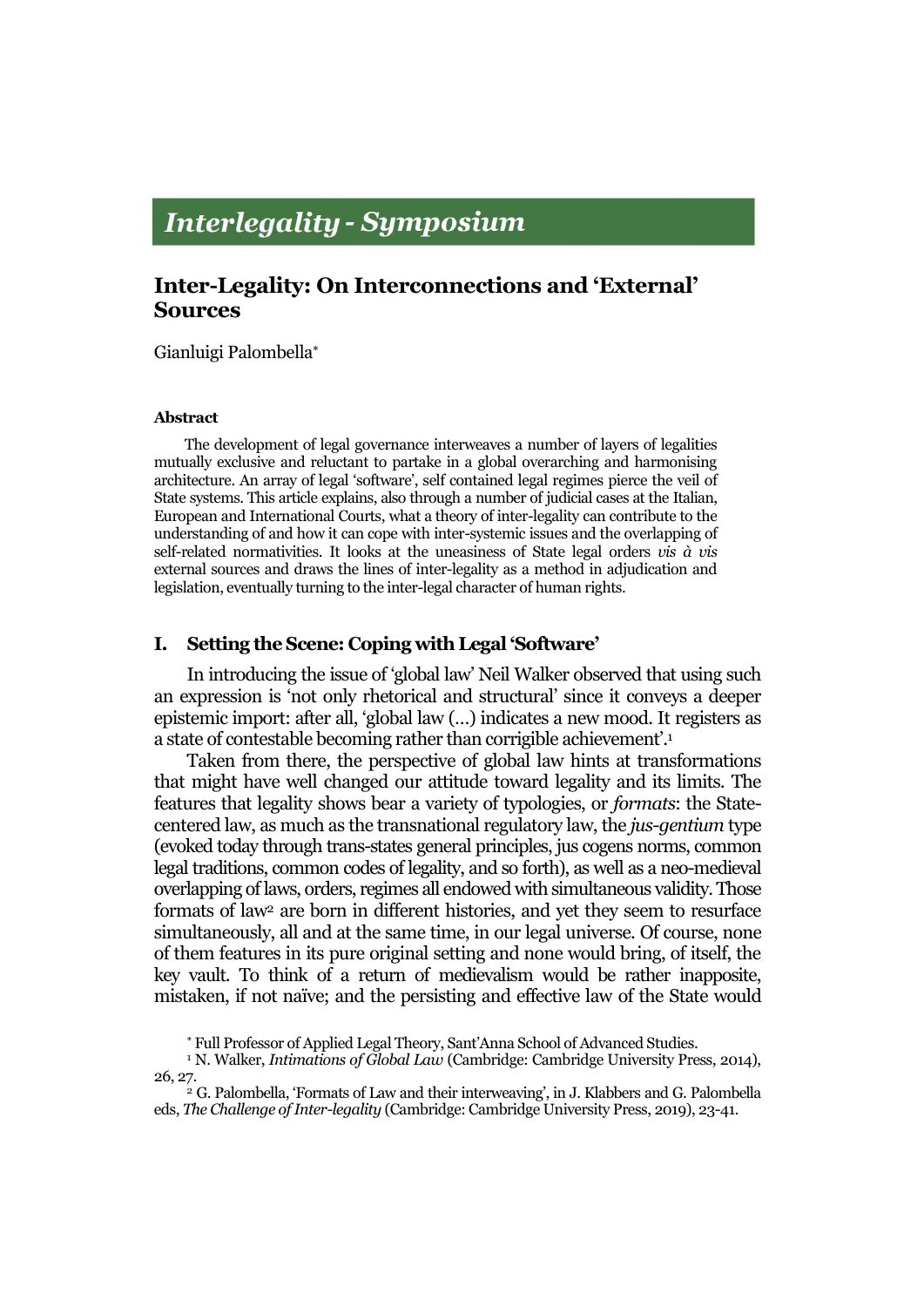play its role in proving such a mistake. Nonetheless, the dense regulatory and community layers in extra-state law, the flourishing of the threads of norms and jurisgenerative entities beyond the State – years ago named 'Global Administrative Law'<sup>3</sup> – are part of the reason why even State law would hardly be the icon of the present legal world. And we should agree that to evoke some 'global law' seems to question 'many of our state-centric or otherwise jurisdiction-centric premises about law as a settled form and about the grounds of its authority and legitimacy'.<sup>4</sup>

Questions concerning transnational rule of law and justice, the plurality of regulatory regimes, the segmentation of international law, communication among legal orders were barely known<sup>5</sup> and not reflected upon in the lessons of the most illuminating and influential legal theorists of the last century, like Kelsen, or Hart. The concept of law was (and still is) essentially connected with the 'hardware' notion of 'a system'. Truly, as the argument went,

'the compulsory nature of the rules in force, whatever their remote origin may be, appears henceforth as the effect of th(at) centralizing will (…) a true and proper subject (…) the State'. 6

It follows that juridical relations however created by individuals' transactions or groups' agreements are still dependent of the State's will, one granting for itself that 'exclusiveness rendered necessary in order to assure the unity of the system'.<sup>7</sup>

The idea of such a structured and stable 'system'<sup>8</sup> often hinges also upon a genetic configuration of law, endowed with its own grammar, language, and 'anatomic' morphology.

To put it differently, law has been mainly conceived of as endowed with its hardware, one that ensures its basic existence, pointing to predefined typology of rules, their formal hierarchical bonds, and the like. Of course, the hardware is a legal but 'given' structure and the primary facility: yet it is simply silent and empty, without its enabling software*.* The latter allows us making sense of the thing, transforming some structural potential into a working machinery. Law

<sup>3</sup> The seminal works being B. Kingsbury et al, 'The Emergence of Global Administrative Law' 68 *Law and Contemporary Problems*, 15-62 (2005); S. Cassese, 'Administrative Law without the State? The Challenge of Global Regulation' 37 *New York University Journal of International Law and Politics*, 663-694 (2005).

<sup>4</sup> N. Walker, n 1 above, 26.

<sup>5</sup> A similar point is made by W. Twining, 'Schauer on Hart' 119 *Harvard Law Review Forum*, 129, 122-130 (2006): 'Contemporary legal theory needs to tackle issues related to legal traditions, non-state law, pluralism, multiculturalism, human rights, transnational justice, diffusion of law, problems of comparison and generalization, and our collective ignorance about other traditions and cultures. Until recently, hardly any of these topics were dreamt of in Hart's legal philosophy or those of most of his followers'.

<sup>6</sup> G. del Vecchio, 'On the Statuality of Law' 19 *Journal of Comparative Legislation and International Law*, 8, 1-20 (1937).

7 ibid 9.

<sup>8</sup> Classic theoretical work on this issue J. Raz, *The Concept of a Legal System* (Oxford: Clarendon Press, 2nd ed, 1980, reprinted 2003).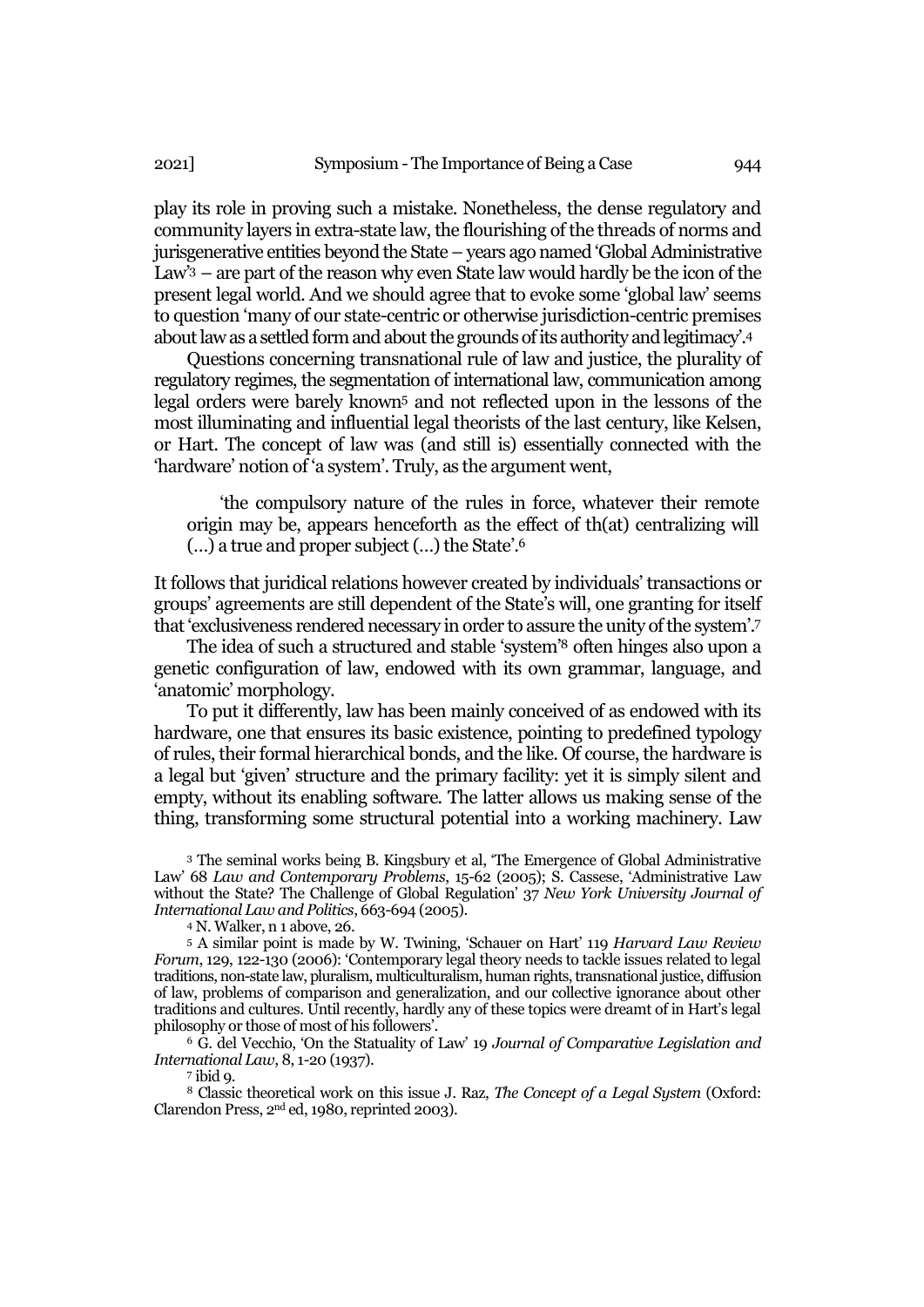resembles, as well, the idea of such a software,<sup>9</sup> generated by real world practice, and developed in conjunction with a typology of hard system through principles and rules, regulations, legislation, custom, contracts, treaties, judicial decisions and the like.

When we face the multiple normative entities inhabiting the global sphere, we are bewildered with such a legal software, that – unfortunately – thrives on lacking pre-given, all-harmonising devices and missing a corresponding systemfacility of reference. Despite being often produced by institutionalised authorities, it has broken into functional spheres our territorial law, now crossed by vertical supranational and horizontal transnational lines: as often noted, all that generates a 'pluralism<sup>10</sup> of self contained regimes',<sup>11</sup> aimed at controlling sets of specialised issues, despite the fact that their field/scopes<sup>12</sup> actually 'overlap' due to the interconnections and mutual interfering among their objects and subject-matters.<sup>13</sup>

When at issue is global law, meant as the dis-ordered array of jurisgeneration sourced from uncoordinated entities at sub-State, State, regional, international and supranational levels, we therefore realise that software is increasing, around the kernel of many distinctive rationalities, highly complex regulations, from commerce to environment, from the law of the sea to internet domains, from labour to telecommunications, energy to human rights, intellectual property to the law of war. Tellingly, at that level, the very divide between public and private law fades away.<sup>14</sup>

In coping with these coupled phenomena, 'system fading and regulatory proliferation', we are thus witnessing 'software' self-expansion at the expense of traditional 'hardware' (that is, system-related) premises.

This prompts legal reasoning to run after – and to focus upon – the former, at times also in the vain attempt to find the latter. Any positivist understanding of law in the XIX and XX centuries would have moved the other way round,

<sup>9</sup> Needless to say, I am not referring here to the so called soft-law (whatever it is taken to mean), but to law *sans phrase*.

 $\frac{10}{10}$  In the literature about pluralism and transnationalism, see D. Kennedy, 'One, Two, Three, Many Legal Orders: Legal Pluralism and the Cosmopolitan Dream' 31 *New York University Review of Law and Social Change*, 641 (2007).

<sup>11</sup> Literature on 'self-contained regimes' developed adopting the expression coined in the 80s of last century within international relations studies: S.D. Krasner, 'Structural causes and regime consequences: regimes as intervening variables', in S. Krasner ed, *International Regimes* (New York: Cornell University Press, 1983), 1-21; B. Simma, 'Self-contained Regimes' 16 *Netherlands Yearbook of International Law*, 111-136 (1985). See also B. Simma and D. Pulkowski, 'Of Planets and the Universe: Self-contained Regimes in International Law' 17 *The European Journal of International Law*, 483-529 (2006).

<sup>12</sup> It is this overlapping that was held to define *legal* pluralism, in the path breaking work of S.E. Merry, 'Legal Pluralism' 22 *Law and Society Review*, 869 (1988).

<sup>13</sup> This generates of course the well-known phenomena of regimes collision, uncertainty, forum shopping and enhanced judicial discretion.

<sup>14</sup> Early study and still relevant, J. Resnik, 'Globalization(s), Privatization(s), Constitutionalization, and Statization: Icons and Experiences of Sovereignty in the  $21<sup>st</sup>$  Century' 11 *International Journal of Constitutional Law*, 162 (2013).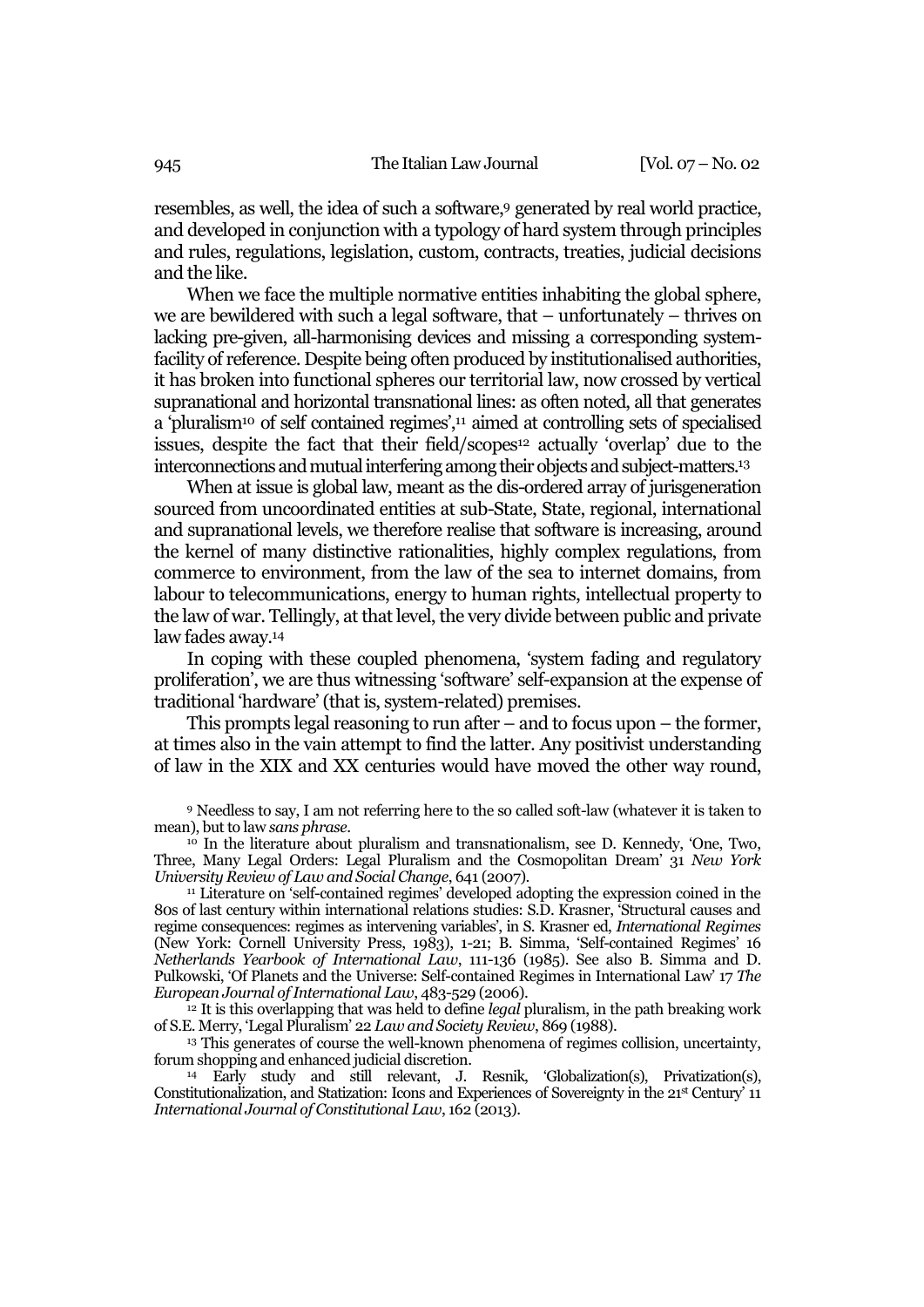from the available hardware (system structure) in order to validate every permissible software (law & rules). But that would be fit to the traditional patterns of legality, based mainly on constitutional law in national polities. We are forced to make sense of the available software instead, sourced by 'external' and heterogenous entities, come to terms with it, and then try to conceive, maybe, of some imagined hardware.

It is worth noting that the metaphor can help understanding what a decoupling of the terms in its pair entails. The layers of normativities bear different features: State law perpetuates the hardware/software pairing, its political and social embeddedness, building on formal coordination and hierarchic logics, so to reflect the unity of State's tasks as a general-ends entity.<sup>15</sup> Contrariwise, selfcontained regimes, like the World Trade Organisation, or regulatory hybrid entities like the International Commission for Assigned Names and Numbers, are dis-embedded. In principle, their deracinated nature reflects the lack of the structured facility of a system of law(s), as we know it.

The pursuit of a compensatory,<sup>16</sup> overarching containment of such selfreplicating *software* sourced by thousands of regulatory spheres points to draw threads of coherence:<sup>17</sup> it does so by building on some meta-constitutional device (the law of the laws,<sup>18</sup> the constitution of the constitutions, *et cetera*). Aspirational coherence, then, would be artificially created by simply writing down the codes of a further meta-software (the software of the software(s)), one that might avail of some 'kelsenian' organising form. However, it implies as well – and is 'allegedly' justified by – a number of 'substantive' underpinning assumptions working as the fundamental norm of a world legal system (like for example the primacy of environmental values in the world order).<sup>19</sup>

Needless to say, a further all-encompassing software can only replicate its

<sup>15</sup> As I have submitted elsewhere, a state is a 'general ends' entity, and accordingly it bears the responsibility for the entire comprehensive safety of the community (G. Palombella, 'Theory, Realities and Promises of Inter-legality: A Manifesto', in J. Klabbers and G. Palombella eds, n 2 above, 369. Supporting similar point: J. Raz, *Practical Reasons and Norms* (Oxford: OUP, 3rd ed, 1999), 150.

<sup>16</sup> A. Peters, 'Compensatory constitutionalism: The Function and Potential of Fundamental International Norms and Structures' 19 *Leiden Journal ofInternational Law*, 579-610 (2006).

<sup>17</sup> For criticism about it, see R. Deplano, 'Fragmentation and Constitutionalisation of International Law: A Theoretical Inquiry' 6 *European Journal of Legal Studies*, 67-89 (2013).

<sup>18</sup> Full awareness of the array of complexity and variety in the present legality setting, K.C. Culver and M. Giudice, *Legality's Borders: An Essay in General Jurisprudence* (Oxford-New York: Oxford University Press, 2010), that is however considered to point to some 'law of the laws' by W. Waluchow, 'Legality's Frontier' 1 *Transnational Legal Theory*, 575-585 (2010).

<sup>19</sup> L. Ferrajoli, *Perché una costituzione della Terra?* (Torino: Giappichelli Editore, 2021). For the wider thread of world constitutionalisation, see the manifesto of the journal *Global Constitutionalism*, A. Wiener et al, 'Global constitutionalism: Human Rights, democracy and the rule of law' 1 *Global Constitutionalism*, 1 (2012). On an internationalist view, cf Ph. Allott, 'The Emerging of a Universal Legal System', in A. Nollkaemper and J.E. Nijman eds, *New Perspectives on the Divide Between National and International Law* (Oxford: Oxford University Press, 2007), 63.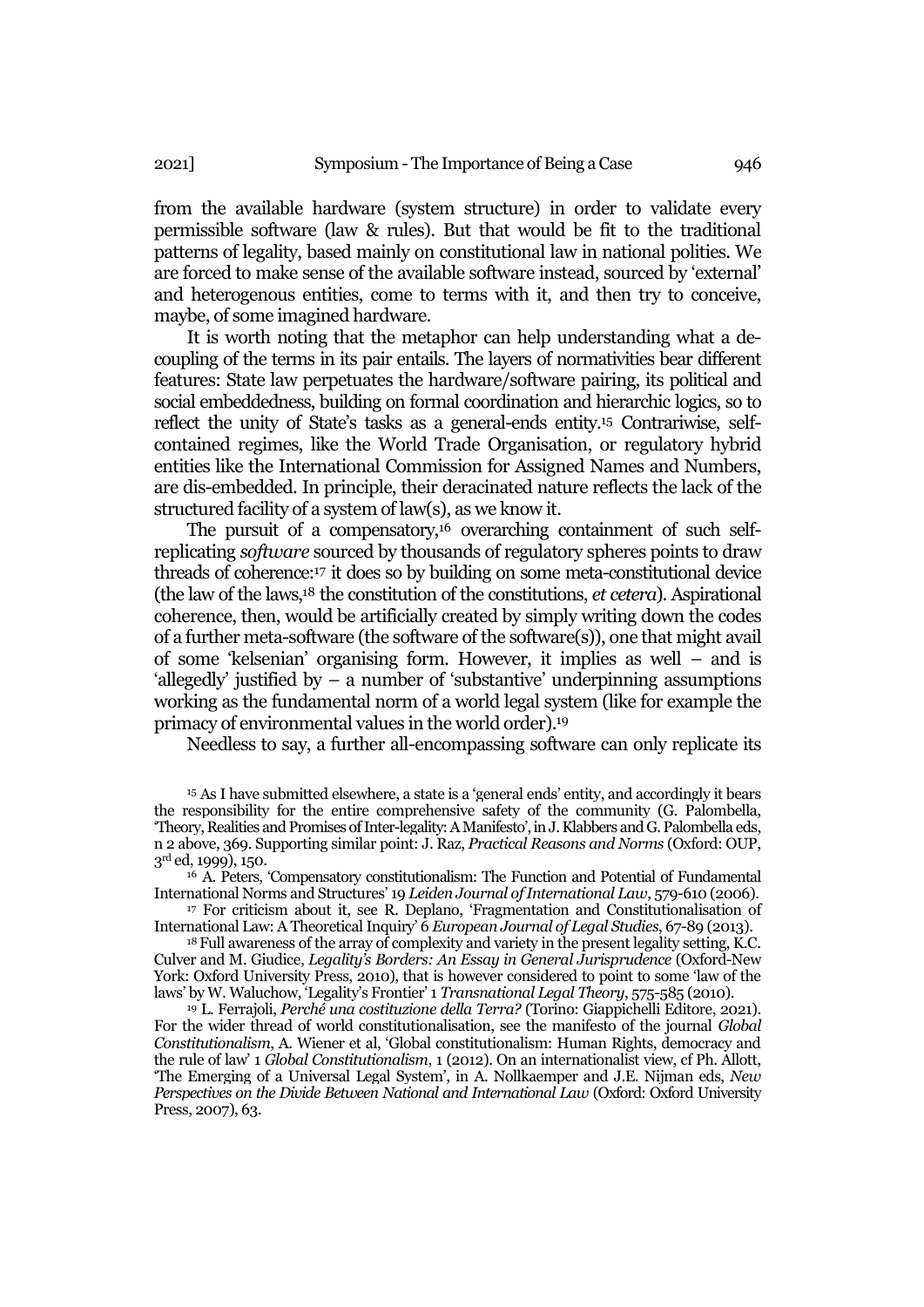dis-embedded and deracinated nature, let alone the ungranted status of its substantive premises. At the same time, each of the involved legalities (be they national, regional, international or 'global') would be (and have actually been) reluctant to some once-for-all forfeiture of their ultimate authority within their own functional/territorial sphere. For instance, 'resistance' by State high Courts to international norms or decisions has become a recurrent issue, in a large and increasing number of cases<sup>20</sup> in recent years.

On another hand, by advancing their rational regulation of different sectors of global issues, concerning, say, trade, environment, human rights, intellectual property, extra-state regimes' jurisgenerative outputs get presumptive primacy over local idiosyncratic interests. State polities are hardly capable of preventing entities like the International Standardisation Organisation from defining the requirements that must be complied with, and in truth the associative nature (consent-based) of many global regimes has become fictitious to the eyes of those who cannot afford to be left out.<sup>21</sup> In many ways regulations crosscut legal borders and in fact work as part of the 'law' to be applied inside a legal system, without the exit choice being an option. The overwhelming software affects the hardware, then, without being invited to do so.

### **II. The Problem of External Source**

Phenomena of interference from external regulators are simply part of ordinary reality, where along with international law, European law, a bulk of supranational entities are endowed with a de jure or de facto authority, either resting on States' agreements or on private or hybrid (if not also self-authorised) sources. In general, compliance with 'external' rules is an ordinary request that

<sup>20</sup> Even inside the European Union, that is not just a problem due to 'illiberal' states (like Hungary and Poland: on which see G. Palombella, 'Illiberal, democratic, non arbitrary? Epicentre and circumstances of a rule of law crisis' 10 *Hague Journal on the Rule Law*, 5-19 (2018)). Reluctance and resistance have been voiced traditionally by the Federal Constitutional Court of Germany, since Maastricht and Lisbon, and up to the latest disruptive decision concerning the unconstitutionality of Quantitative Easing mechanism decided by the European Central Bank, and considered to be fully legitimate under European Law by the European Court of Justice: see Public Asset Purchasing Program (PSPP) judgment (Bundesverfassungsgericht 5 May 2020, available at https://tinyurl.com/ycxd7nsw (last visited 31 December 2021).

<sup>&</sup>lt;sup>21</sup> It is to be noted that, increasingly, global governance avails of rationalization functions that are partially changing its previous landscape, making, for example, prominent the role of epistemic authorities (see M. Zürn, *A Theory of Global Governance: Authority, Legitimacy, and Contestation* (Oxford: Oxford University Press, 2018). Critically against this view, V. Pouliot, 'Global governance in the age of epistemic authority' 13 *International Theory*, 144-156 (2021). In some ways resistance looks rather unreasonable when an issue appears de-politicised: the chain of responsibility in decision-making vanishes when some scientific or similar evidence is taken to neutralize alternatives. On that cf G. Palombella, 'Two threats to the rule of law: Legal and Epistemic (between technocracy and populism)' 11 *Hague Journal on the Rule of Law*, 383-389 (2019).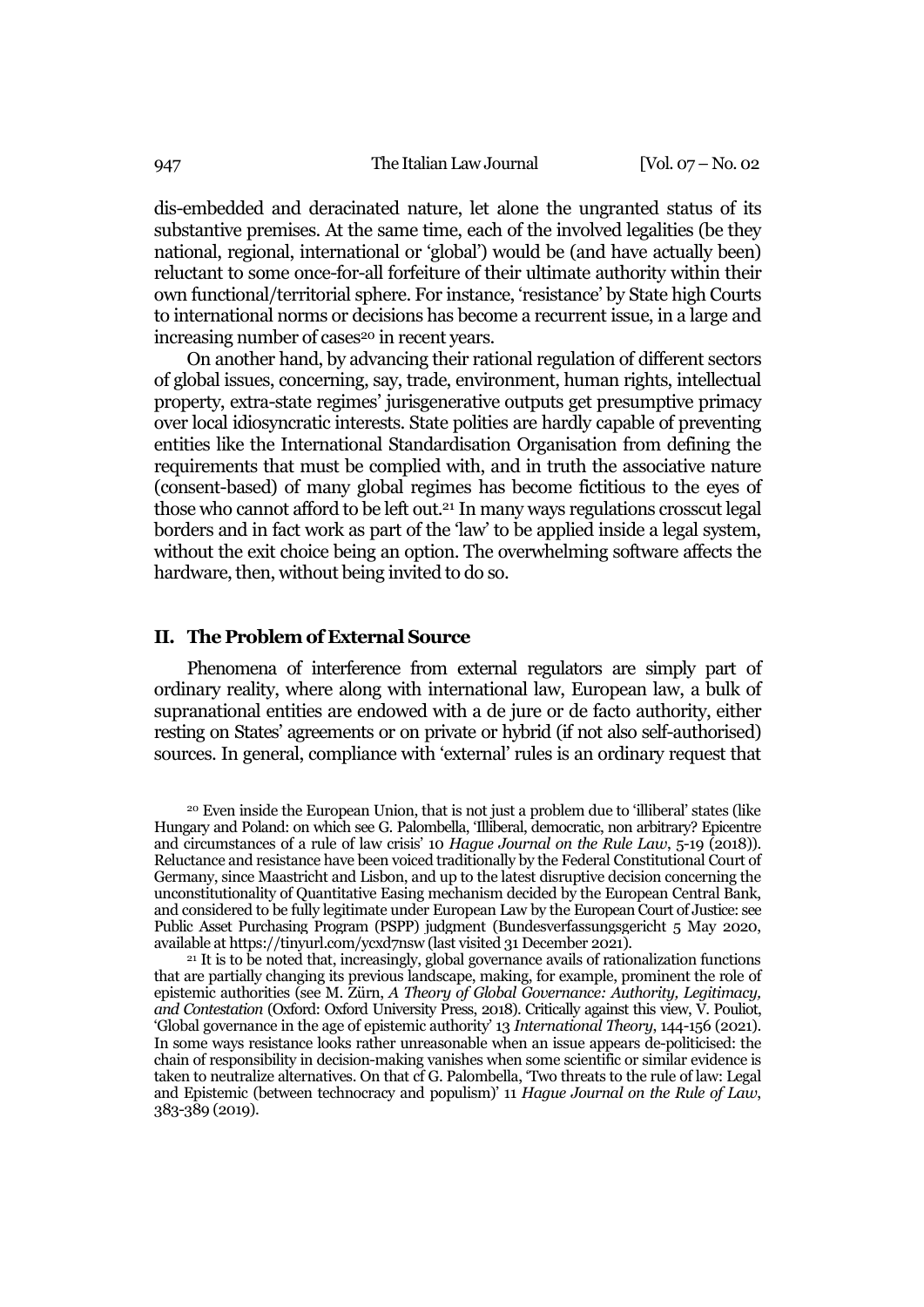might jeopardise rooted fundamental beliefs or interests of a country. In that very sense, external software, devoid of the mentioned 'democratic' legitimacy, might happen to turn dysfunctional *vis à vis* the addressed system (hardware), to which it does not belong. The dynamics of such tensive, or 'irritating' encounters resembles the one described in the 80s of last century by Jurgen Habermas with regard to the colonising dysfunctional regulatory intrusion of the welfare state into some basic areas of the community: the welfare state did work by over-writing social relations and social interactions by purposive programs, implementing constitutional commitments to equality, and prompting legal interventionism: by introducing into previously free domains of social life new conditions for legalised opportunities and entitlements,<sup>22</sup> and even by providing for new distributive rights, such a juridification re-writes the pre-existing contents of social interactions.<sup>23</sup> According to Habermas.<sup>24</sup> precisely in order to introduce new social protections' programs into spontaneous life world, law had to enter deeply in the detailed, daily, personal and social sphere once left free from legal control.

In his words, when law is functioning as a regulative *medium*, it purports to optimise 'system integration' through imperatives of administrative efficiency, performance driven protocols, which jeopardise life world values, in spheres like school law, social security, cultural reproduction, fields of moral sensitivity which extend to criminal law, constitutional law, bioethical concern, and so forth.

As Habermas wrote, the 'point is to protect areas of life that are functionally dependent on social integration through values, norms and consensus formation: and to protect them from falling prey to the system imperatives of economic and administrative subsystems that grow with dynamics of their own. And finally to defend them from becoming converted, through the steering medium of the law, to a principle of socialization which is for them dysfunctional'.<sup>25</sup> In other words, the risk of 'colonization' of the 'life world'.

It should not come as a surprise then, that the Federal Constitutional Court of Germany, some decades later – although on an altogether different setting – raised an argument whose logic is impressively the same. The Court reacted to the Lisbon Treaty of the European Union by arguing that some areas of social life are to be held immune from European 'juridification' and be kept under the State competence:

<sup>22</sup> To take an example, codification of industrial relations in labour law could both enhance opportunities and powers of the workers (eg as to labour unions, co-determinations, strike), and at the same time could be felt, as it was said by Kirchheimer since the 30s, as a de-politization of social classes relations, channelling them within disciplined operational processes (O. Kirchheimer, *Funktionen des Staates und der Verfassung* (Frankfurt am Mein: Suhrkamp, 1972), 79.

<sup>23</sup> J. Habermas, 'Law as Medium and Law as Institution', in G. Teubner ed, *Dilemmas of Law in the Welfare State* (Berlin: De Gruyter, 1986), 209-211. [Original in *Theorie des kommunicativen Handelns* (Frankfurt am Mein: Suhrkamp, 1981), bd II, 522-47.]

<sup>24</sup> ibid 203-220.

<sup>25</sup> ibid 220.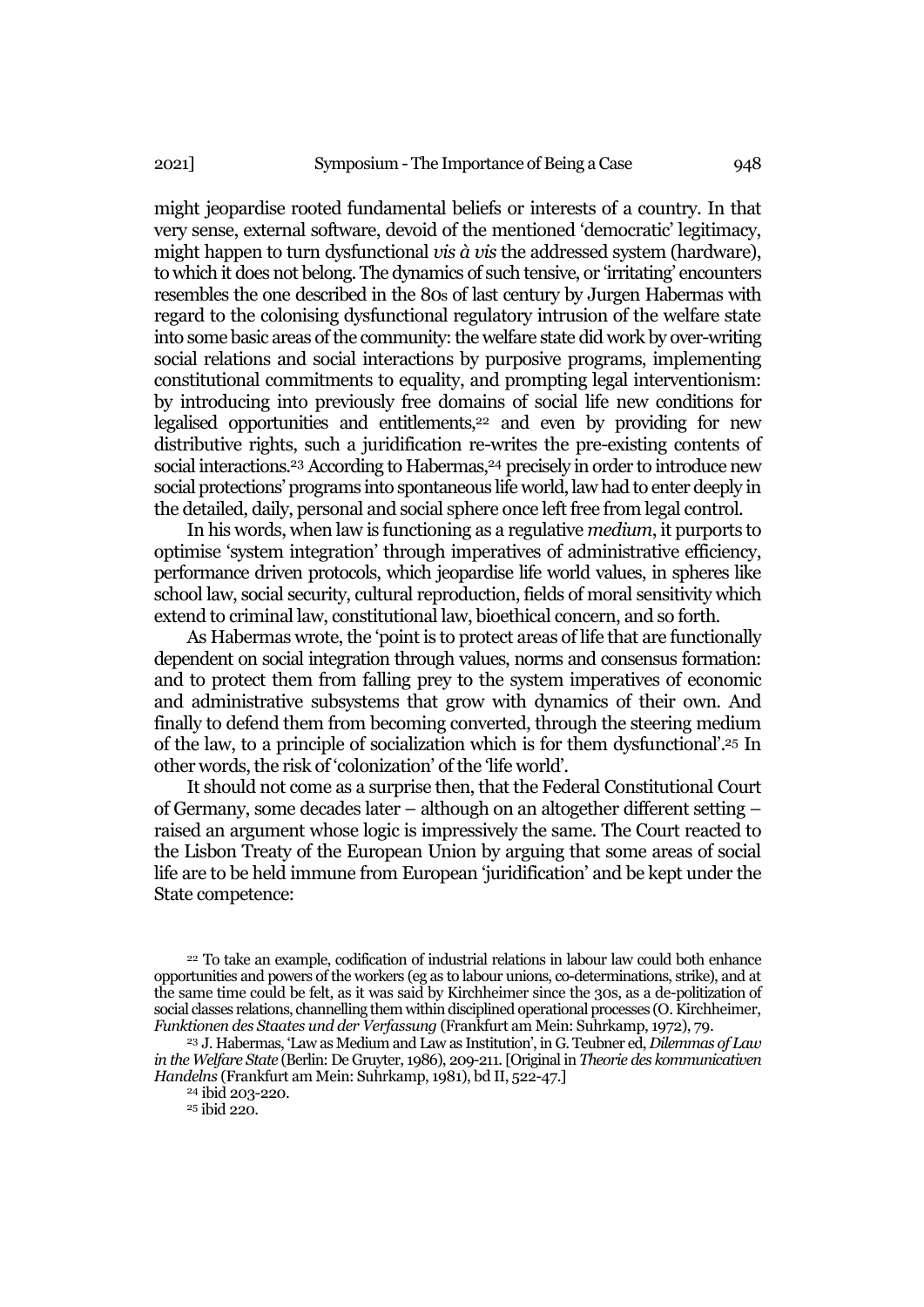#### 949 The Italian Law Journal [Vol. 07 – No. 02]

'The principle of democracy as well as the principle of subsidiarity, (…) require factually to restrict the transfer and exercise of sovereign powers to the European Union in a predictable manner, particularly in central political areas of the space of personal development and the shaping of living conditions by social policy. In these areas, it is particularly necessary to draw the limit where the coordination of cross-border situations is factually required. Particularly sensitive for the ability of a constitutional state to democratically shape itself are decisions on substantive and formal criminal law (1), on the disposition of the monopoly on the use of force by the police within the state and by the military towards the exterior (2), fundamental fiscal decisions on public revenue and public expenditure, the latter being particularly motivated,*inter alia*, by social policy considerations (3), decisions on the shaping of living conditions in a social state (4) and decisions of particular cultural importance, for example on family law, the school and education system and on dealing with religious communities  $(5)'$  (para 251-2).<sup>26</sup>

The German Court objected against *ultravires* acts and against the violation of state 'identity'. Moreover, in the mentioned areas, the stance taken was to make democracy prevail as a sovereign right of the German people.

To return to our metaphor, that is another and even clearer way to say that the basic, material structure of the State legal system, its hardware, are held to be protected from the rationalising, coordinative, and finally technocratic strength of extra-state sourced legal 'software'.

Of course, albeit controversial in the case of the European Union, it is a common place that current extra-states normativities and regulations lack democratic and substantive legitimacy. Although that kind of legitimacy is *not*  essential to their function, especially with regard to global legal regimes, the issue might often become relevant when overlapping and conflicts emerge, and cases arise where the substantive outcomes are contested by the addressees or are met with 'resistance' by States or their highest courts.

#### **III. What Inter-Legality Stands for?**

Such problems are not a question of the European Union order only. They are just part of the evolving setting of law into its inter-legal character. When the case arises, the resolution of a global authority like the Security Council might well be at odds with the norms protecting individual human rights by the European Convention. A similar case would not be under the United Nations system more than it would be controlled by the European Court of Human Rights and the Convention's law. Likewise, when a State (Italy) was asked to

<sup>26</sup> Bundesverfassungsgericht 30 June 2009 (2 BvE 2/08, paras 1-421), available at https://tinyurl.com/2p8hpr47 (last visited 31 December 2021).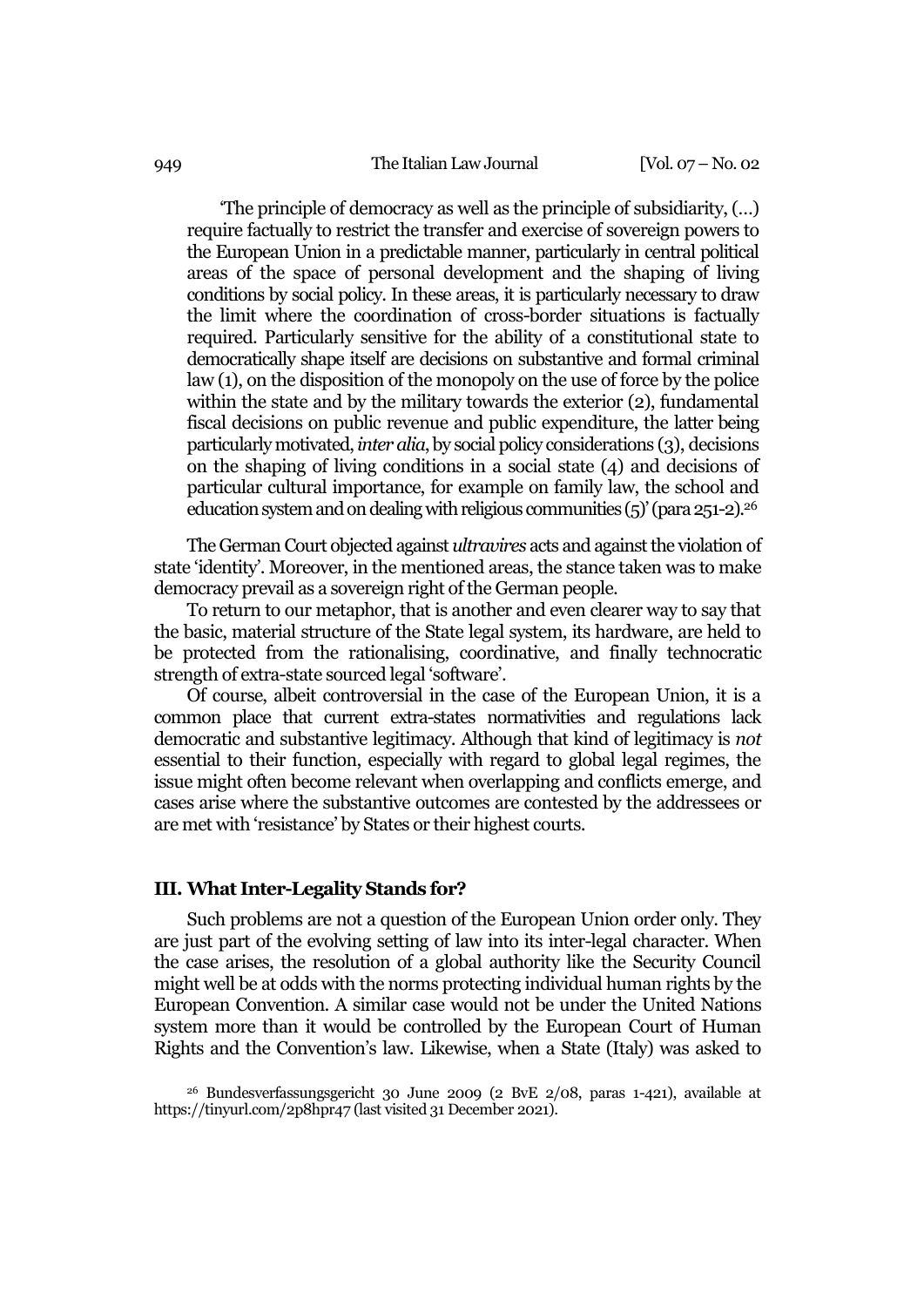accept a decision of the International Court of Justice<sup>27</sup> stating the immunity of another State (Germany) in cases of war crimes, the inter-legal nature of the tussle emerged: the Italian Constitutional Court's answering decision<sup>28</sup> rejected its international obligation Art 94 UN Charter) in order to preserve supreme principles<sup>29</sup> protecting, in its constitutional order 'and' in the inter-states system, human rights and access to justice. The regulatory obligations sourced in World Trade Organization (WTO) rules, decades ago, preventing India – due to its obligation to comply with the pharmaceutical patent system – from providing cheap pharmaceutical remedies against HIV spreading, was clearly at odds with the constitutional right to health protection. The WTO rule was then dysfunctional to the substantive interest of Indian population and its constitutional commitments.<sup>30</sup> Even in the relations between the EU and WTO rules and between the latter and EU member States the strength and the effect (whether direct or otherwise) of WTO arrangements might be uncertain, contested, and somehow open to a variable assessment, where in context considerations might be more valuable than pre-fixed and rigid parameters. As has been noted, some

<sup>27</sup> International Court of Justice 3 February 2012, *Jurisdictional Immunities of the State (Germany* v *Italy: Greece Intervening)*, available at https://www.icj-cij.org/en/case/143 (last visited 31 December 2021).

<sup>28</sup> Corte costituzionale 22 October 2014 no 238, available at https://tinyurl.com/yeykke4a (last visited 31 December 2021).

<sup>29</sup> The reference to 'supreme principles' is considered by a Harvard Note: 'Constitutional Courts and International Law: Revisiting the Transatlantic Divide' 129 *Harvard Law Review*, 1362 (2016), not a rejection of International Law (in the American-style exceptionalism), but a unique kind of exception, justified by the alleged 'supreme' character of those very principles.

<sup>30</sup> See the comment written in 2000, R. Gerster, 'How WTO/TRIPS threatens the Indian pharmaceutical industry' *Third World Network*, available at https://tinyurl.com/5wr4ufzw (last visited 31 December 2021). For resolutions reached later, see E. 't Hoen, J. Berger, A. Calmy and S. Moon, 'Driving a decade of change: HIV/AIDS, patents and access to medicines for all' 14 *[Journal](https://www.ncbi.nlm.nih.gov/pmc/articles/PMC3078828/)  [of International AIDS Society](https://www.ncbi.nlm.nih.gov/pmc/articles/PMC3078828/)*, 15 (2011) available at https://tinyurl.com/4fumyu2y (last visited 31 December 2021). Notably, the article recalls that the Doha Declaration made clear that the TRIPS Agreement 'can and should be interpreted and implemented in a manner supportive of WTO Members' right to protect public health and, in particular, to promote access to medicines for all' (ibid). See the Declaration on the TRIPS Agreement and Public Health. WT/MIN(01)/DEC/2, Ministerial Conference. 2001. At the present time, prompted by the COVID emergency, in October 2020, South Africa and India submitted a proposal to the WTO for a temporary waiver, allowing Member States not to apply some Intellectual Property rules with regard to medicines and technologies associated with the fight against COVID 19; in May 2021 the US announced they will support and partake in the negotiations. However, the TRIPS agreement (Art 73, security exception) has established 'flexibilities' allowing some intellectual property rights to be suspended on national basis. The situation remains highly complex, though. As has been noted, 'Article 73(b)(iii) is not a realistic option for a number of states': the point has been made that 'in the absence of domestic manufacturing capacity, most of the flexibilities in the TRIPS Agreement (including the most extreme one ie the national security exception) may not be useful to some countries during a pandemic such as COVID-19'. Beyond intellectual property rights, some least developed states should better be helped so 'to boost their domestic manufacturing capacity' (E. Kolavole Oke, 'Is the National Security Exception in the TRIPS Agreement a Realistic Option in Confronting COVID-19?' *European Journal of International Law: Talk!*, 2020, available at https://tinyurl.com/2p989fzj (last visited 31 December 2021).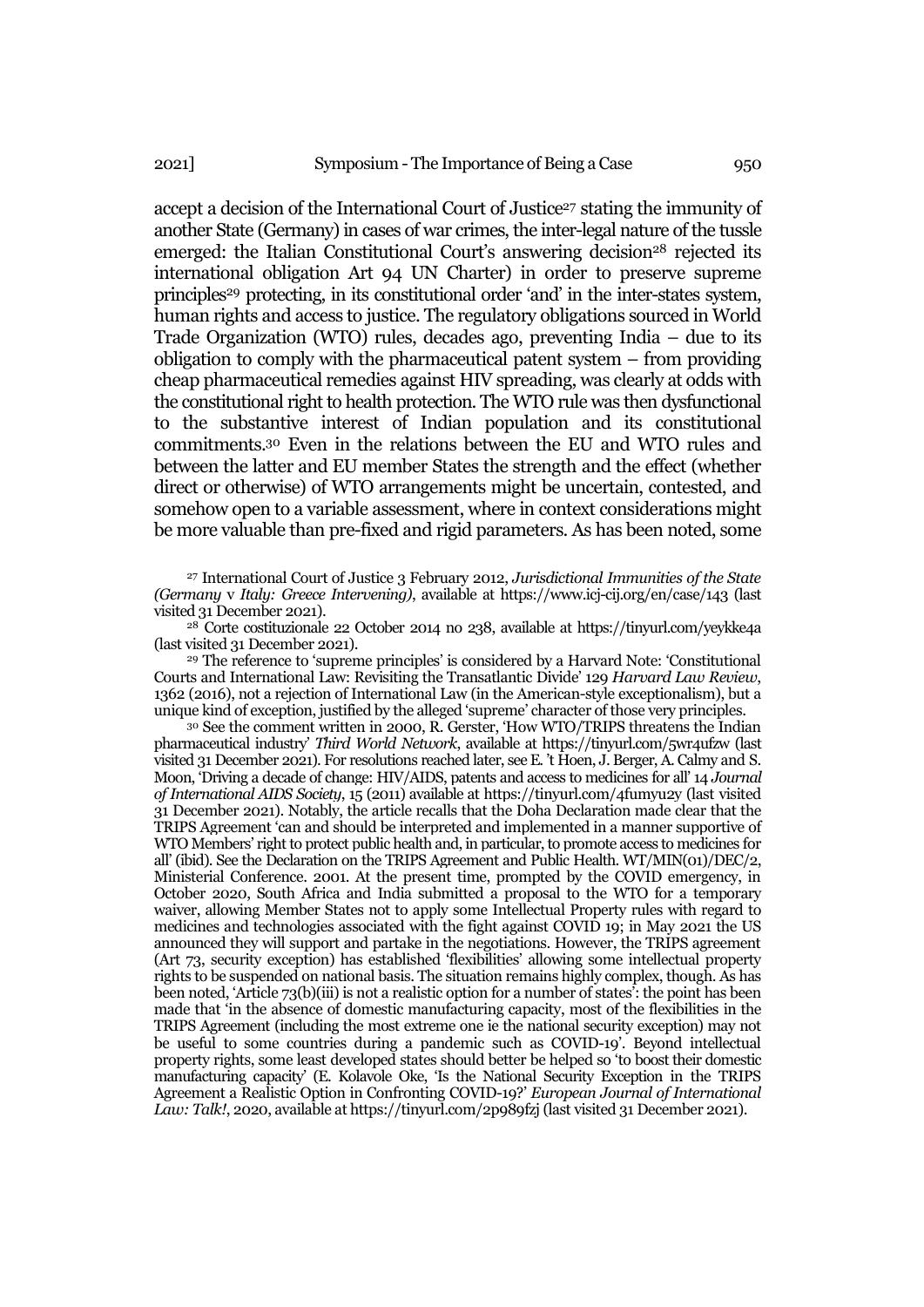#### years ago,

'it appears that the ECJ is locked in its own reasoning about direct effect, cannot renounce its power, but just restrain itself on an *ad hoc* basis and therefore remain ambivalent in its reasoning and at risk of being criticized as inconsistent or activist. If this is so, it is because (…) direct effect is itself an ambivalent tool which can be used either as a sword to open legal orders or as a shield to keep them closed, and the Court uses it both ways'.<sup>31</sup>

The mentioned cases, and a longest and ever-increasing series of others, are inter-legal by default.

The overlapping of two or more legal disciplines (eg Security Council resolutions v primary rules of the European Union and fundamental rights; constitutional norms banning prisoners' right to vote v rights enshrined in the European Convention on Human Rights;<sup>32</sup> environmental protection and right to information v construction of nuclear plant eg in the Irish Sea as in Mox Plant cases,<sup>33</sup> to recall a few) concerning the same subject-matter, which creates a situation of objective inter-legality, is the case in point where regulations from other equally 'valid' sources are to be assessed, given that hierarchical solutions or formal primacies, if any, are hardly working. In a nutshell, that is what the descriptive import of the concept of inter-legality amounts to.

Private international law is sometimes invoked for its alleged capacity to manage such or similar circumstances through venerable 'conflict of laws' doctrines and canons. However, that would be highly misleading, since they ultimately revolve around the applicable state system of laws, making for secondorder rule determining the mutually exclusive jurisdiction-based norms. Even compared with the increasing need for overarching global and inter-regimes frames, 'conflict of laws' remains somehow a parochial understanding – as Neil Walker aptly puts it – 'of boundary maintenance separately sponsored by each

 $31$  H. Ruiz Fabri, 'Is There a Case – Legally and Politically – for Direct Effect of WTO Obligations?' 25 *European Journal ofInternational Law*, 162, 151-173 (2014).

<sup>32</sup> K. Dzehtsiarou, 'Prisoner voting saga. Reasons for challenges', in H. Hardmand and B. Dickson eds, *Electoral rights in Europe* (London: Routledge, 2017). With special regard to the UK branch of the saga – started with the decision ECtHR, *Hirst* v *[United Kingdom \(No.](http://www.bailii.org/eu/cases/ECHR/2005/681.html) 2)* (2006) 42 EHRR 41 – see E. Adams, 'Prisoners' Voting Rights: Case Closed?', *U.K. Const. L. Blog* (30th January 2019), available a[t https://tinyurl.com/2p8vxseh](https://tinyurl.com/2p8vxseh) (last visited 31 December 2021).

<sup>33</sup> The case (concerning Ireland's complaints with reference to radioactive emissions and right to information regarding the UK Nuclear Plant at Sellafield – the Irish Sea) was famously contended upon among a number of jurisdictions and fora of adjudication, including the Convention for the Protection of the Marine Environment of the North-East Atlantic (OSPAR Convention), the UN Convention for the Law of the Sea, the European Union law and the European Court of Justice. 'Mox Plant': Case C-459/03 *Commission* v *Ireland*, judgment of 30 May 2006, available at www.eurlex.europa.eu; United Nations Convention on the Law of the Sea (UNCLOS) Arbitral Tribunal, Order no 6 of 6 June 2008. See N. Lavranos, 'The Epilogue in the Mox Plant Dispute: An End without Findings' 18 *European Energy and Environmental Law Review*, 180 (2009).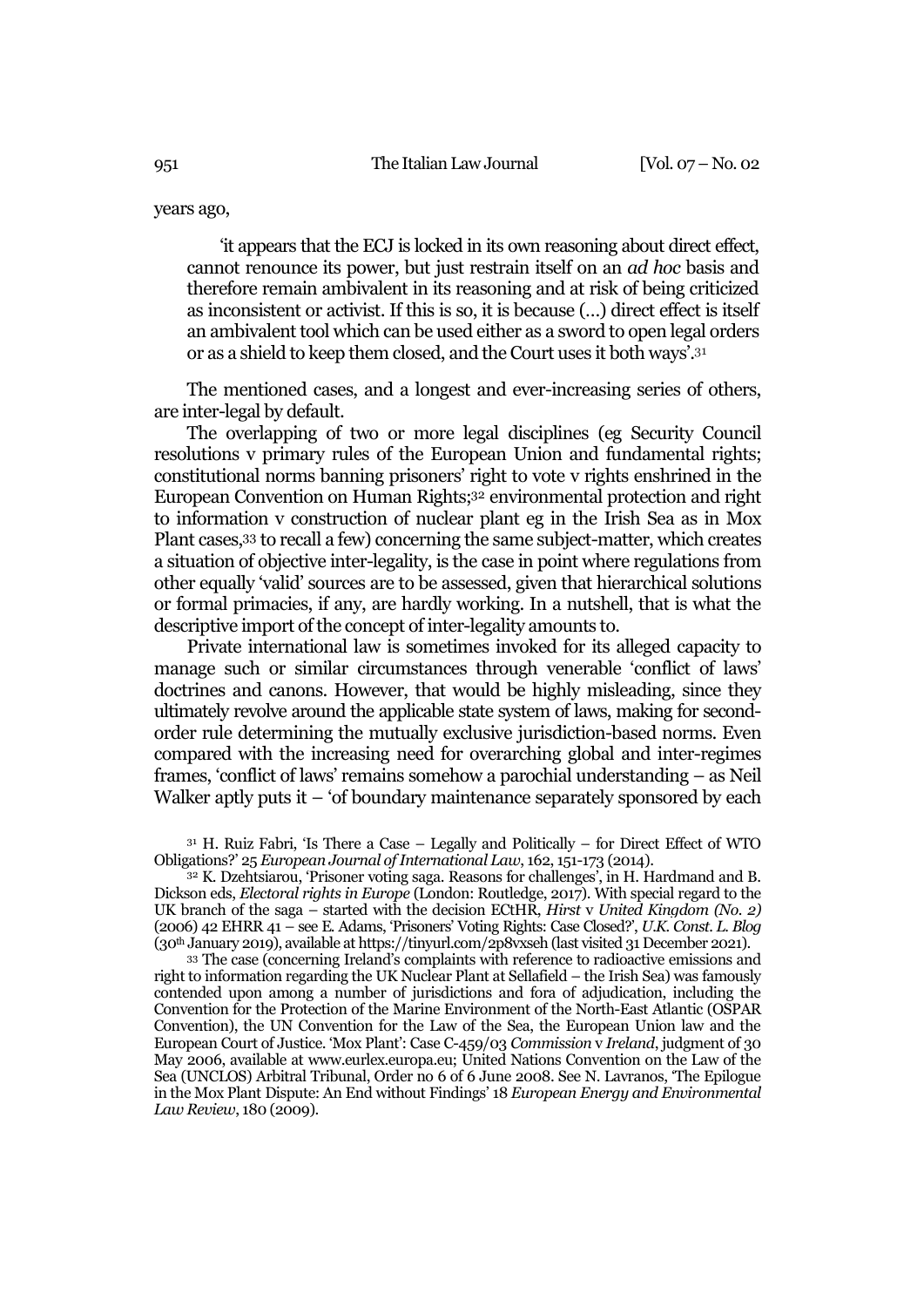domestic legal order according to its own standards of fairness and propriety'.<sup>34</sup>

To inter-legal contest the conception of law as system-based is unprepared. Its categories are shaped in order to face intra*-*systemic issues: it starts from the current notion of the validity of norms, to be 'recognised' through the fundamental norm – or the rule of recognition – of the legal order, which is thereby a bordered and exclusive device, unable to account for the legal value of 'external' legalities. However, what if a single object is disciplined by a plurality of legalities, which no further, comprehensive system of law encompasses? What if the issue is precisely 'in-between', as an inter*-*systemic problem, that would not be solved, given its material and legal complexity, from either of the relevant legalities alone?

We are used to think that 'monism' or 'dualism' – traditional doctrines of the relationship between domestic and international law<sup>35</sup> – might do the job. But such doctrines would beg the question: through different avenues, they would both answer by translating one legality into the other, that is, by some kind of assimilation or incorporation: the inter-systemic point would simply be domesticated to the known one-system logic or otherwise through the assumption that what happens in one system remains irrelevant to the other. Admittedly, doctrines of legal pluralism were born to amend monism and dualism and their weakness, making for the recognition of the plurality of legal systems.<sup>36</sup> Unfortunately, once the plurality comes to the fore, pluralism provides for no legal means through which the relations among systems can be treated. The tussle among different and self-related legalities can only be addressed through negotiations – which they have no legal duty to start – that are managed on the political stage. Pluralism gives no 'legal' answer to the enmeshing of laws on the ground. 37

A deeply different prescriptive rationale is brought about instead by a theory of intra-legality. The tasks of inter-legality as a prescriptive method is to attenuate jurisdictional self-containedness, opening the path to a full consideration of the reasons stemming from the diverse legal perspectives involved. An interlegal perspective does not simply 'arbitrate' contestations among different legalities, by reference to their self-related and inward-looking arguments. It shifts its attention toward their (dys)functionality in the given context of the case.

A theory of inter-legality would shift the focus from the tussle among different systems to the function of delivering justice – or avoiding injustice – in the issue

<sup>34</sup> N. Walker, n 1 above, 108.

<sup>35</sup> See J.E. Nijman and A. Nollkaemper eds, *New Perspectives on the Divide Between National and International Law* (Oxford: Oxford University Press, 2007).

<sup>36</sup> Among the huge literature, see for example, M. Delmas-Marty, *Ordering Pluralism: A Conceptual Framework for Understanding the Transnational Legal World*, translated by N. Norberg (Oxford and Portland: Hart Publishing, 2009). R. Michaels, 'Global Legal Pluralism' 5 *Annual Review of Law and Social Science*, 243-262 (2009). N. Krisch, *Beyond Constitutionalism: The Pluralist Structure of Postnational Law* (Oxford: Oxford University Press, 2010).

<sup>37</sup> See G. Palombella, 'Theory, Realities, and Promises of Inter-Legality' n 15 above, 363.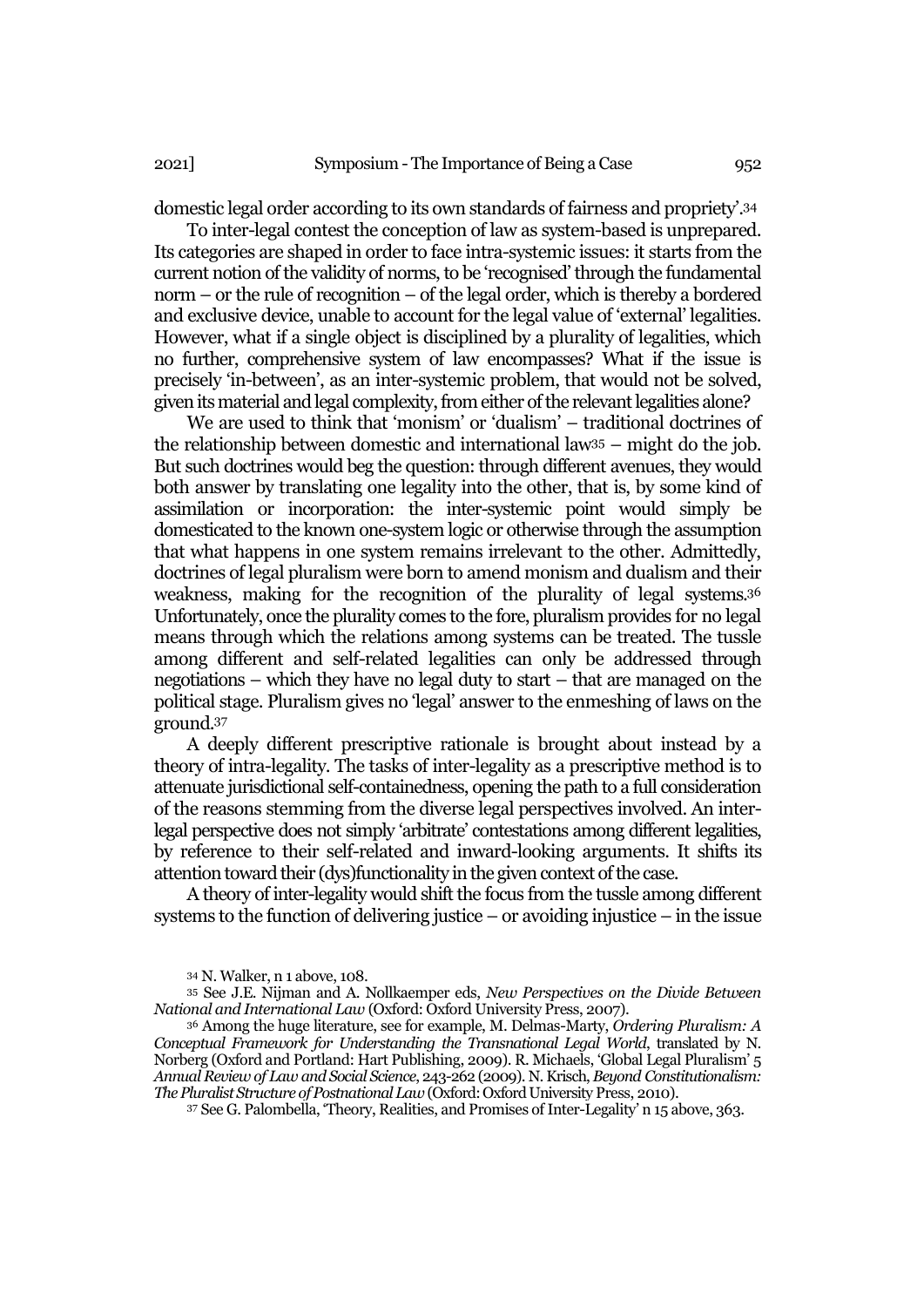at stake. Although the things in themselves might well be suggesting some justicerelated way out, the point of justice should not be overestimated as a 'substantive' resolution key. There is no substantive conception of justice required here: the methodological thrust of an inter-legal perspective only consists of a fundamental obligation of fairness meant as a due consideration of all the normativities involved, and disallowing formal shields capable of preventing such consideration of the plurality from taking place. The methodological justice-related premise of inter-legality amounts to avoiding one-sided decision making, to accounting for the full range of legal claims raised, and to abiding by a culture of justification, all things considered, through the focus of the given context. As a prescriptive method, it assumes that the plurality of legalities disciplining the case must be taken into account, as a whole. Looking at the law of the case simply means to accept that multiple and even uncoordinated sources fall into the same place, making for a composite interweaving of norms as a third ground irreducible to any of its contributing, and separate, legalities. Such a plurality sheds light upon different rationales deserving a balanced consideration: they are all generative of the resulting normative fabric, which constitutes the composite law of the case. The law of the case should emerge out of, say, a global regime regulation and of a state domestic law, and the like. It can be assessed not by answering the recurrent question (itself related to the well known gate-keeping<sup>38</sup> attitude of high courts) as to which legal system, or legal regime, must prevail, but by asking which normative claim, on the ground, can be provided with a better in-contextjustification of a legal character.<sup>39</sup> Again, the tussle is not to be addressed through some kind of further morality, but by the positive law made available through the different legalities relevant for it. The implications of such a method are premised upon a mixed notion of law, one that can easily account for a pattern of legality based on the idea of legal system, but along with the recognition of other formats of law equally relevant. The rationale of inter-legality lies in the understanding of law even if deprived of systemic clothes, and in treasuring, after all, the variety of formats of law<sup>40</sup> that have presently come to the forefront, whether newly generated, as those associated with the label of 'Global administrative law' or emerged through centuries, much beyond the single – and relatively limited in time – experience of the State.

## **IV. About Rights and Inter-Legality**

<sup>38</sup> See, for instance, F. Snyder, 'The Gatekeepers: The European Courts and WTO Law' 40 *Common Market Law Review*, 313 (2003).

<sup>39</sup> See more at length on the problem G. Palombella, 'Senza identità: Dal diritto internazionale alla corte costituzionale tra consuetudine, *jus cogens* e principi supremi' 35 *[Quaderni](https://www.scopus.com/sourceid/21100395705?origin=resultslist)  [Costituzionali](https://www.scopus.com/sourceid/21100395705?origin=resultslist)*, 815-830 (2015).

<sup>40</sup> See n 2 above.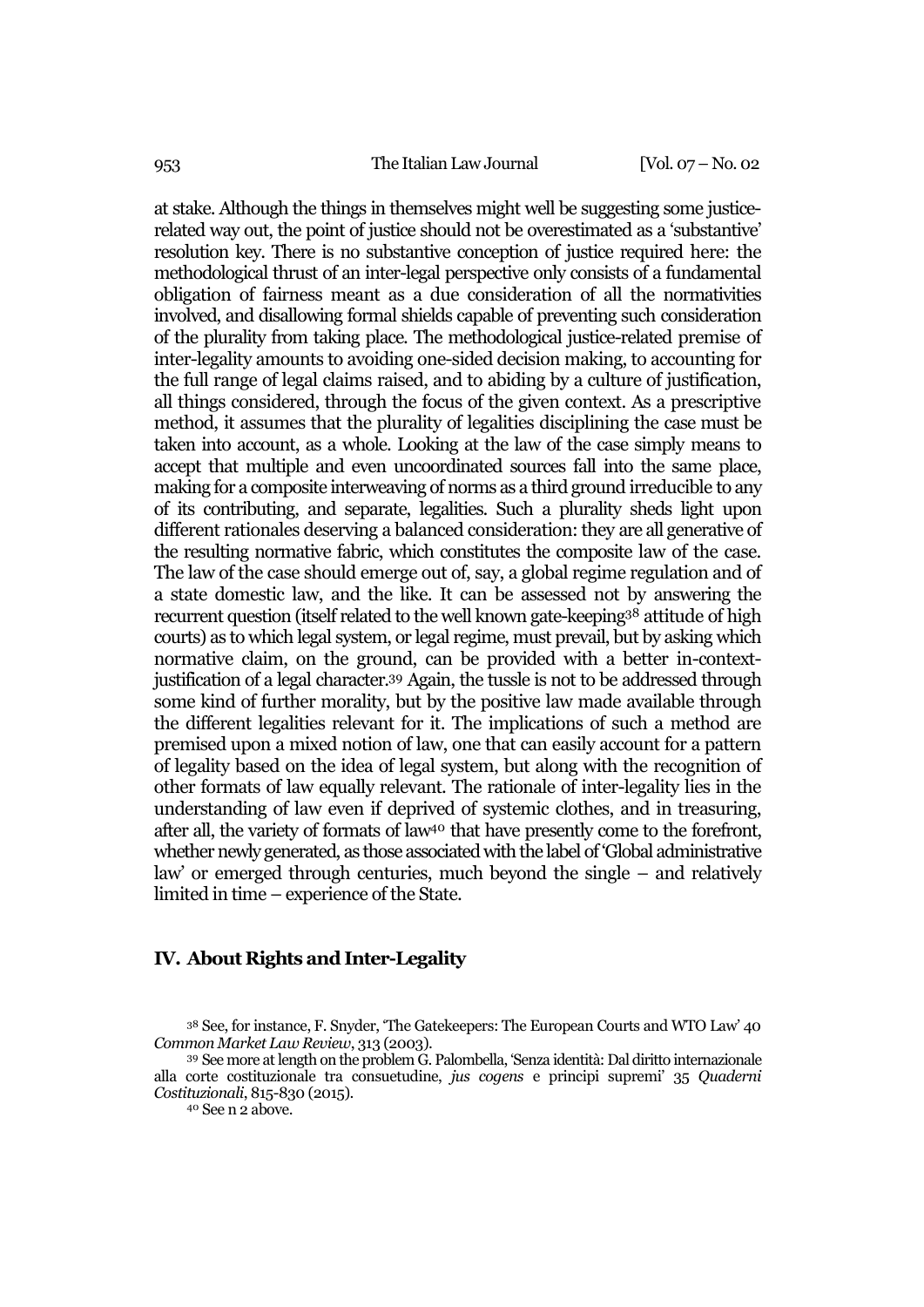Some fields of law have been better vehicles than others in offering food for thought to inter-legal assessments. The series of controversies around security and access to justice has been quite instructive. Courts' decisions whether giving priority to human rights or to security concerns should be appraised not just due to the agreeability of their choice, but even more than that, due to the legal reasoning and justification, that is, the legal road they have taken. The path breaking and milestone case, that works as a revealing example where interlegality was clearly at stake, was brought by Mr Kadi<sup>41</sup> at the Court of Justice of the European Union. Making a long story short, the Court declared that the rights to judicial protection and to property had been infringed by the EU regulation freezing his assets in compliance with a resolution of the UN Security Council (Sanction's Committee), issued against him as included in a black list of Al Quaeda affiliates. While the effect of the Court's decision was the protection of fundamental rights in the EU, the price of that was the disregard of art 103 of the UN Charter that imposes upon the EU the obligation to implement United Nations Security Council (UNSC) resolutions. The Court took a 'dualist' stance, upon the pretension that what happens in one order (the EU) does not interfere against the international legal order.<sup>42</sup> The logic of the two legalities being like two separate circles,<sup>43</sup> was clearly contrasting against the reality, and the case at stake, in its concrete structure, proved the interconnection between the Security goal on one side and the protection of fundamental rights in the EU, on the other. The balancing and comprehensive consideration of the two sides would have been a more credible and better justified reasoning.

As I have submitted elsewhere, <sup>44</sup> one can easily compare such a reasoning with another case, itself involving rights to defence against security concerns. At the European Court of Human Rights,<sup>45</sup> Switzerland was held responsible for infringing the convention, although it was under the obligation Art 25 UN Charter) to do so due to a resolution of the UN Security Council concerning the global fight against Islamic terrorism.<sup>46</sup> According to the Court apparently conflicting

<sup>41</sup> Joined Cases C-402/05 P and C-415/05 P *Yassin Abdullah Kadi & Al Barakaat International Foundation* v *Council & Commission*, judgments of 8 September 2008, available at www.eurlex.europa.eu.

<sup>42</sup> Criticism against this decision because of its disregard for international law: G. de Burca, 'The Road Not Taken: The EU as a Global Human Rights Actor' 105 *American Journal of International Law* (2011), 649-693.

<sup>43</sup> H. Triepel, *Völkerrecht und Landesrecht*(Leipzig: C.L. Hirschfeld, 1899), 111.

<sup>44</sup> G. Palombella, 'The principled, and winding, road to Al-Dulimi. Interpreting the interpreters' 6 *Questions of International Law*, 15-29 (2014).

<sup>45</sup> Eur. Court H.R., *Al-Dulimi* v *Switzerland*, judgment of 26 November 2013, available at www.hudoc.echr.coe.it. But see also, three years later, Eur. Court H.R. (GC), *Al-Dulimi and Montana Management Inc.* v *Switzerland*, Judgment of 21 June 2016, available at www.hudoc.echr.coe.it.

<sup>46</sup> The Swiss Federal Tribunal (Schweizerisches Bundesgericht, 2A.783/784/785/2006, judgments of 23 January 2008) had maintained that it was not entitled to revise the legality of Security Council resolutions except in the event (it was not) of violation of a *jus cogens* rule (as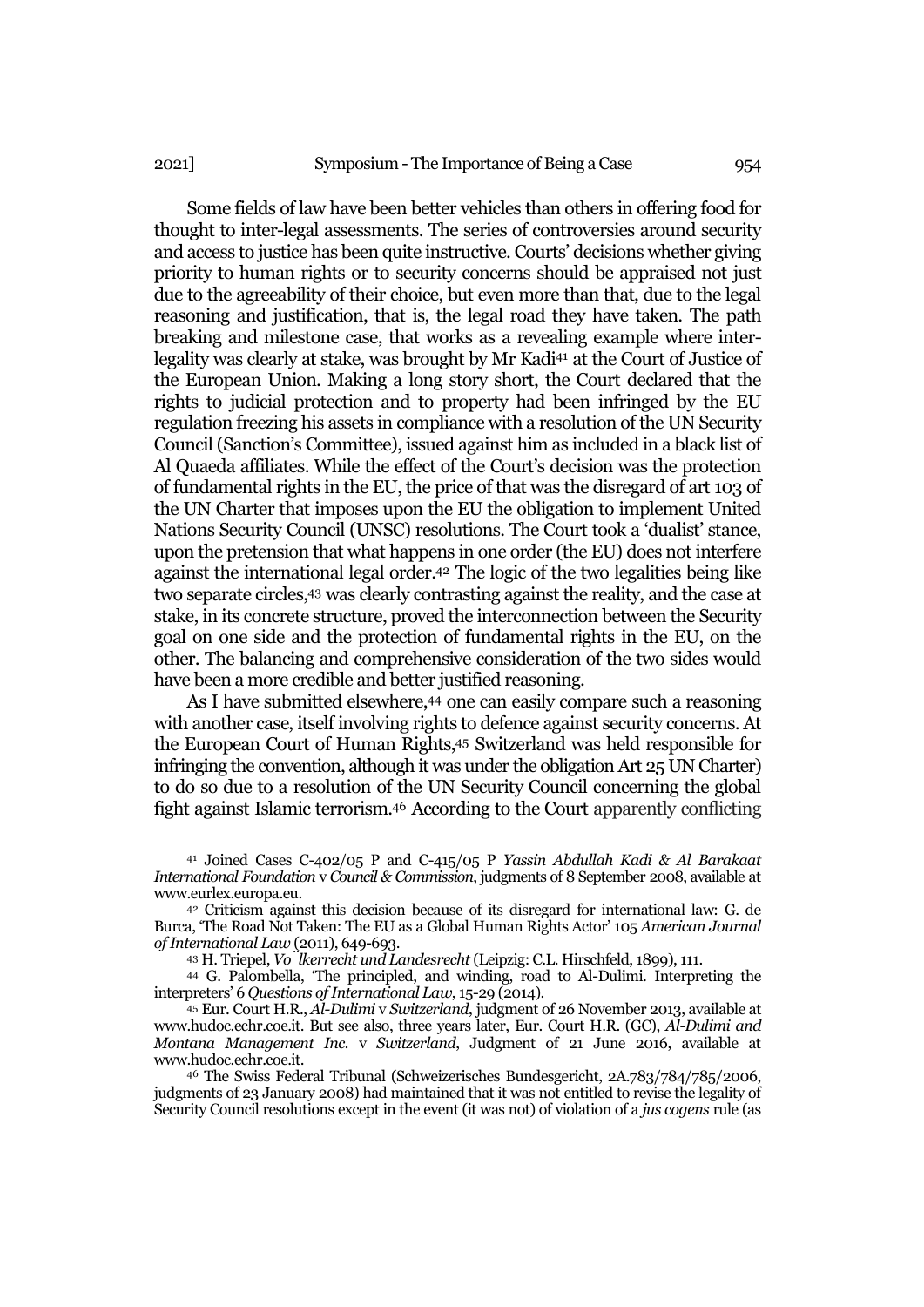obligations from the UN Charter and the ECHR must be at their best harmonised and reconciled (Art 31 (3) (c) VCLT) (para 112). The Court engages in a revision of the legality of the Security Council resolution and in a 'proportionality' judgment, that is, a contextual evaluation between two different international regimes, beyond the limits of its strict jurisdiction, since both and mutually independent sources had to be accounted for as the law of the case. Importantly the Grand Chamber decision substantially confirmed the reasoning on 21 June 2016. The reference to Art 31.3 (c) of the Vienna Convention may be found in para 134 of the Grand Chamber's judgment. Moreover, paras 138 of the Grand Chamber's Judgment reads as follows

'(…) when creating new international obligations, States are assumed not to derogate from their previous obligations. Where a number of apparently contradictory instruments are simultaneously applicable, international case-law and academic opinion endeavour to construe them in such a way as to coordinate their effects and avoid any opposition between them. Two diverging commitments must therefore be harmonised as far as possible so that they produce effects that are fully in accordance with existing law'*.*

Although endowed with different priorities, trade law, security law, environmental law, humanitarian law are so often entangled as to require an inter-legal method to be developed. Predictably human rights especially have been generating the need for a better understanding of a novel notion of the law. Their straightforward primacy is not the relevant point in this issue: valuable arguments might be raised to justify the safeguard of countervailing goals. But, admittedly, human rights controversies might often trigger more careful appreciation of the complexity of overlapping legal sources. The traditional understanding of rights as negative freedoms *vis à vis* the public, governmental power, has been largely reshaped through decades, not only including 'positive' rights to well-being, social protection, and even to a healthy environment, but also by extending the responsibility to private parties and allowing for constitutional rights' horizontal effect.<sup>47</sup> The announced universality and indivisibility of human rights<sup>48</sup> implies legal interconnections both among the levels of protection granted to all individuals (equality), and among different categories of rights (mutual

in the reasoning of the CFI in *Kadi* v *Council EU and Commission EC* (n 1) n 39 above).

<sup>47</sup> Although mainly with reference to the US constitutional system, still important S. Gardbaum, 'The "Horizontal Effect" of Constitutional Rights' 102 *Michigan Law Review*, 387- 459 (2003). With reference to EU law, E. Frantziou, *The Horizontal Effect of Fundamental Rights in the European Union. A Constitutional Analysis* (Oxford: Oxford University Press, 2019).

<sup>48</sup> For example, see C. Norchi, 'Human Rights: A Global Common Interest', in J. Krasno ed, *The United Nations: Confronting the Challenges of a Global Society* (Boulder: Lynne Rienner, 2004). Interestingly, E. [Daly](file://///core/search%253ffilters%25255BauthorTerms%25255D=Erin%20Daly&eventCode=SE-AU) and J. R. [May](file://///core/search%253ffilters%25255BauthorTerms%25255D=James%20R.%20May&eventCode=SE-AU), 'The Indivisibility of Human Dignity and Sustainability', in A. Sumudu [Atapattu](file://///core/search%253ffilters%25255BauthorTerms%25255D=Sumudu%20A.%20Atapattu&eventCode=SE-AU) et al eds, *The Cambridge Handbook of Environmental Justice and Sustainable Development*(Cambridge: Cambridge University Press, 2020), 23-38.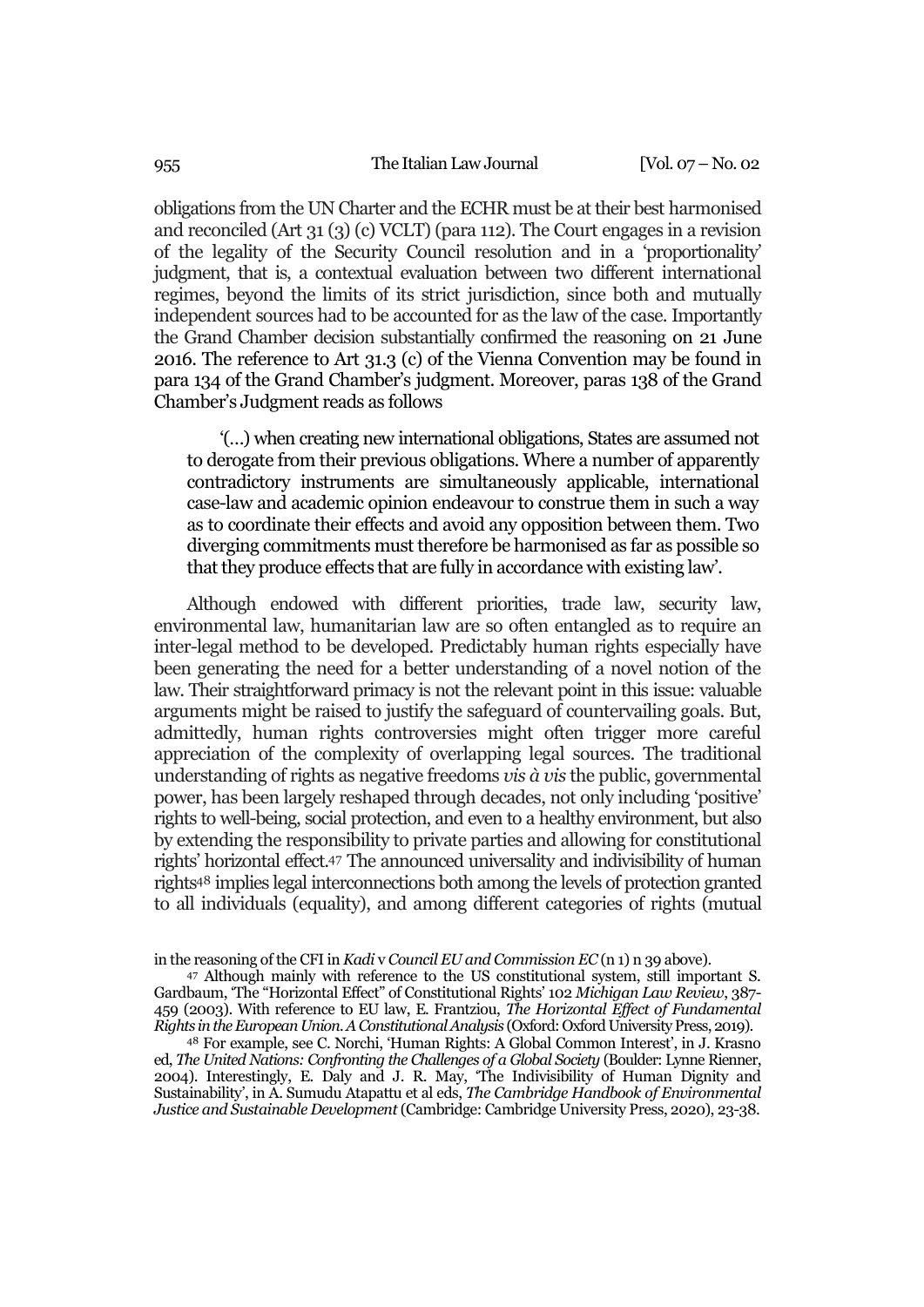implication of rights), and finally the blurring of the conceptual separation (opposition) between public goals and individual rights.<sup>49</sup>

Demanded universality and indivisibility of rights are coexisting with their thick, local, and at times idiosyncratic particularity. The extraordinary increase of demands for rights' protection,<sup>50</sup> as for example at the European Court of Human Rights, shows clearly the transnational strength of deontology and universalism. Nonetheless, the adjudication of rights in national contexts has to meet further conditions, which are connected with the cultural and legal interpretation of their concrete content and scope.<sup>51</sup> This brought the margin of appreciation doctrine, since years adopted by the European Court, to be eventually established by Protocol 15<sup>52</sup> of the Convention. A margin of appreciation is to be left to a Member State especially when consensus among (the majority of) member states is unreached.<sup>53</sup> In any case no margin of appreciation can be granted should the State have failed the proportionality test, that the Court itself would always purport to control.

While substantive divergences arise<sup>54</sup> and at issue is the interpretation and the protection of a right, the Court can acknowledge or deny a margin of appreciation. Criticisms as to the discretionary use of the margin are understandable.<sup>55</sup> Moreover, at times, Judges voice their thoughts, concerning the need to leave some room to signatory States, under the label of 'democratic' contributions.

<sup>49</sup> A. Sen, 'Elements of a Theory of Human Rights' 32 *Philosophy and Public Affairs*, 315 (2004).

<sup>50</sup> A. Stone Sweet, 'A Cosmopolitan Legal Order: Constitutional Pluralism and Rights Adjudication in Europe' 1 *Global Constitutionalis*, 53-90 (2012).

<sup>51</sup> How this would suggest a conceptual distinction between right as 'human' rights and rights as 'fundamental' rights is explained in G. Palombella, 'Arguments in favor of a functional theory of fundamental rights' 14 *[International Journal for the Semiotics of Law](https://www.scopus.com/sourceid/145539?origin=resultslist)*, 299-326 (2001).

<sup>52</sup> Art 1: At the end of the preamble to the Convention, a new recital shall be added, which shall read as follows: 'Affirming that the High Contracting Parties, in accordance with the principle of subsidiarity, have the primary responsibility to secure the rights and freedoms defined in this Convention and the Protocols thereto, and that in doing so they enjoy a margin of appreciation, subject to the supervisory jurisdiction of the European Court of Human Rights established by this Convention'.

<sup>53</sup> On the use of the premise of consensus and the margin of appreciation see more recently, N. Vogiatzis, 'The Relationship Between European Consensus, the Margin of Appreciation and the Legitimacy of the Strasbourg Court' 25 *[European Public Law](https://kluwerlawonline.com/Journals/European+Public+Law/411)*, 445-480 (2019).

<sup>54</sup> Think of Eur. Court H.R., *Hirst* v *the United Kingdom (no 2)*, judgment of 6 October 2005, available at www.hudoc.echr.coe.it, and the ample follow up in the vexed question of prisoners' right to vote. And also the crucifix in the public schools: Eur. Court H.R., *Lautsi* v *Italy*, judgment of 3 November 2009, available at www.hudoc.echr.coe.it; and the reverse in Eur. Court H.R. *Lautsi and Others* v *Italy*, judgment of 18 March 2011, available at www.hudoc.echr.coe.it.

<sup>55</sup> G. Itzcovich, 'One, None and One Hundred Thousands Margins of Appreciations: The Lautsi Case' 13 *Human Rights Law Review*, 306 (2013); S Greer, *The European Convention on Human Rights: Achievements, Problems and Prospects* (Cambridge: Cambridge University Press, 2006).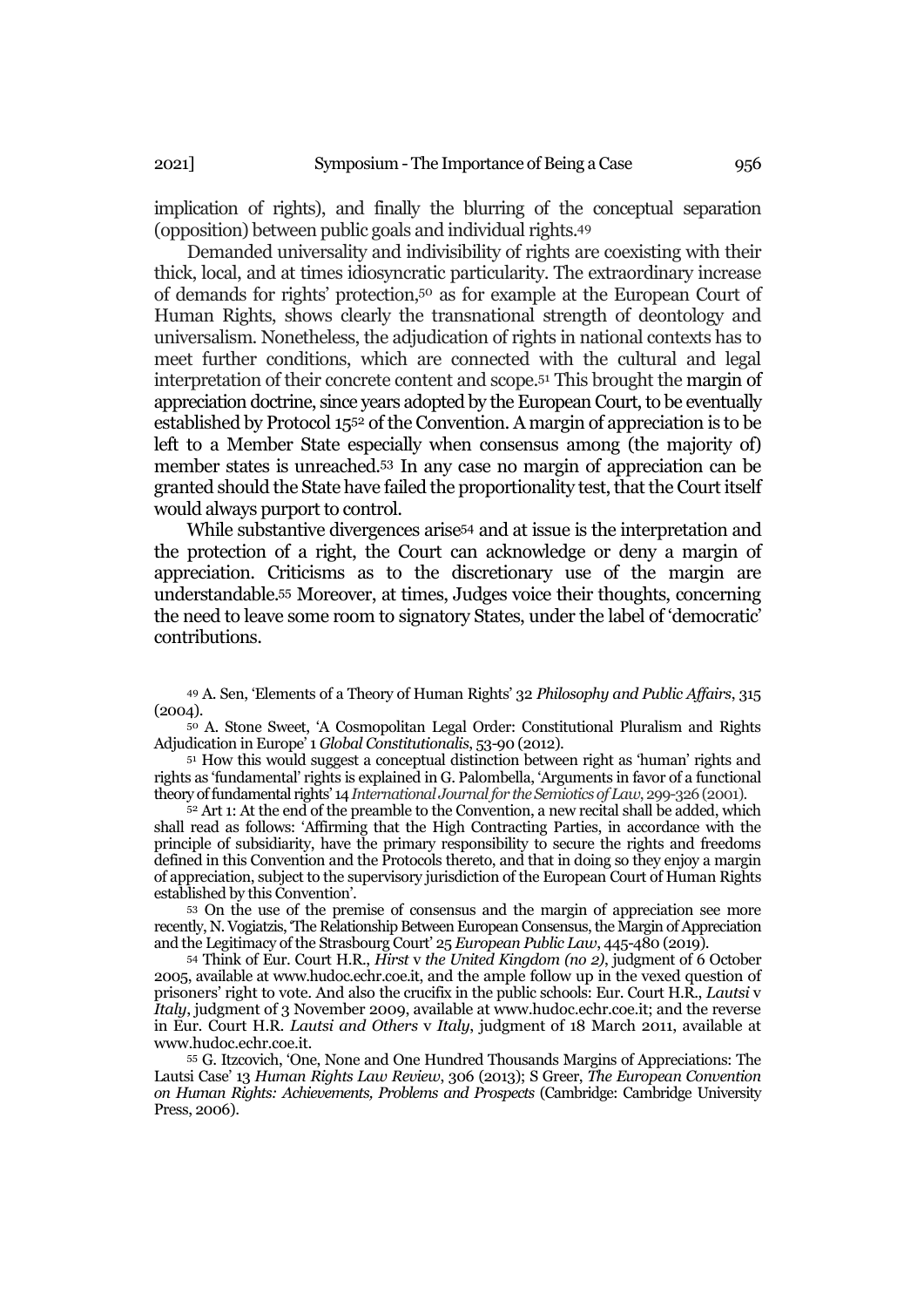Accordingly, the complexity of the issue becomes an interesting setting for understanding what an inter-legal conception implies.

The Italian Constitutional Court engaged on a disputed issue *vis à vis* the European Court, in order to decide about a challenge to the Italian legislation modifying the arrangements applicable to the calculation of pensions for workers who have spent part of their working life in Switzerland. The enactment required that the Italian pension was to be calculated on the basis of the actual level of Swiss contributions, thus resulting in lower amounts. The Constitutional Court had to face the previous ECHR decision in the *Maggio and others* v *Italy* case (May 31, 2011) according to which with the mentioned legislation the Italian State had infringed Art 6 (1) of the Convention and the applicants' rights by intervening in a decisive manner in ongoing proceedings so to insure a desired outcome, notwithstanding the absence of reasons of compelling general interest.

The Italian Constitutional Court<sup>56</sup> maintained – and justified – a different view according to which a Convention's right can only be seen and adjudicated through an 'in-context' perspective. In the Court's reasoning, the doctrine of the 'margin of appreciation' concerning the content and scope of a right should be upheld here because 'the protection of fundamental rights must be systemic and not piecemeal across a series of uncoordinated provisions in potential conflict with one another' (para 4.1). Being the 'systemic' assessment relevant here, a public and compelling interest can well be taken into a balancing exercise, as possible justification of a retrospective legislation. Accordingly,

'a law which takes account of the fact that contributions paid in Switzerland are four times lower than those paid in Italy, and hence applies an adjustment in order to bring the contributions into line with disbursements, to equalize treatment in order to avoid inequality and to strike a sustainable balance within the pension system in order to guarantee those who receive disbursements, is inspired by the principles of equality and proportionality' (para 5.3).

In this very sense, rights are capturing inter-legality concerns, due to their mixed belonging in different legalities. But, more in depth, it should be noted how human rights, as part of international law commitments, appear to be exposed to a double-level understanding, in between a thin or universalizable overlapping consensus among the international community and a thick<sup>57</sup> and

<sup>56</sup> ICC, Judgment no 264/2012.

<sup>57</sup> M. Walzer, *Thick and Thin. Moral Argument at Home and Abroad* (Notre Dame-London: University of Notre Dame Press, 1994): Minimalism 'consists in principles and rules that are reiterated in different times and places, and that are seen to be similar even though they are expressed in different idioms and reflect different histories and different versions of the world. (…) In context, everyday, they provide contrasting perspectives; seen from a distance, in moments of crisis and confrontation, they make for commonality'. (ibid 16). For Walzer, 'with thickness comes qualification, compromise, complexity, and disagreement' (ibid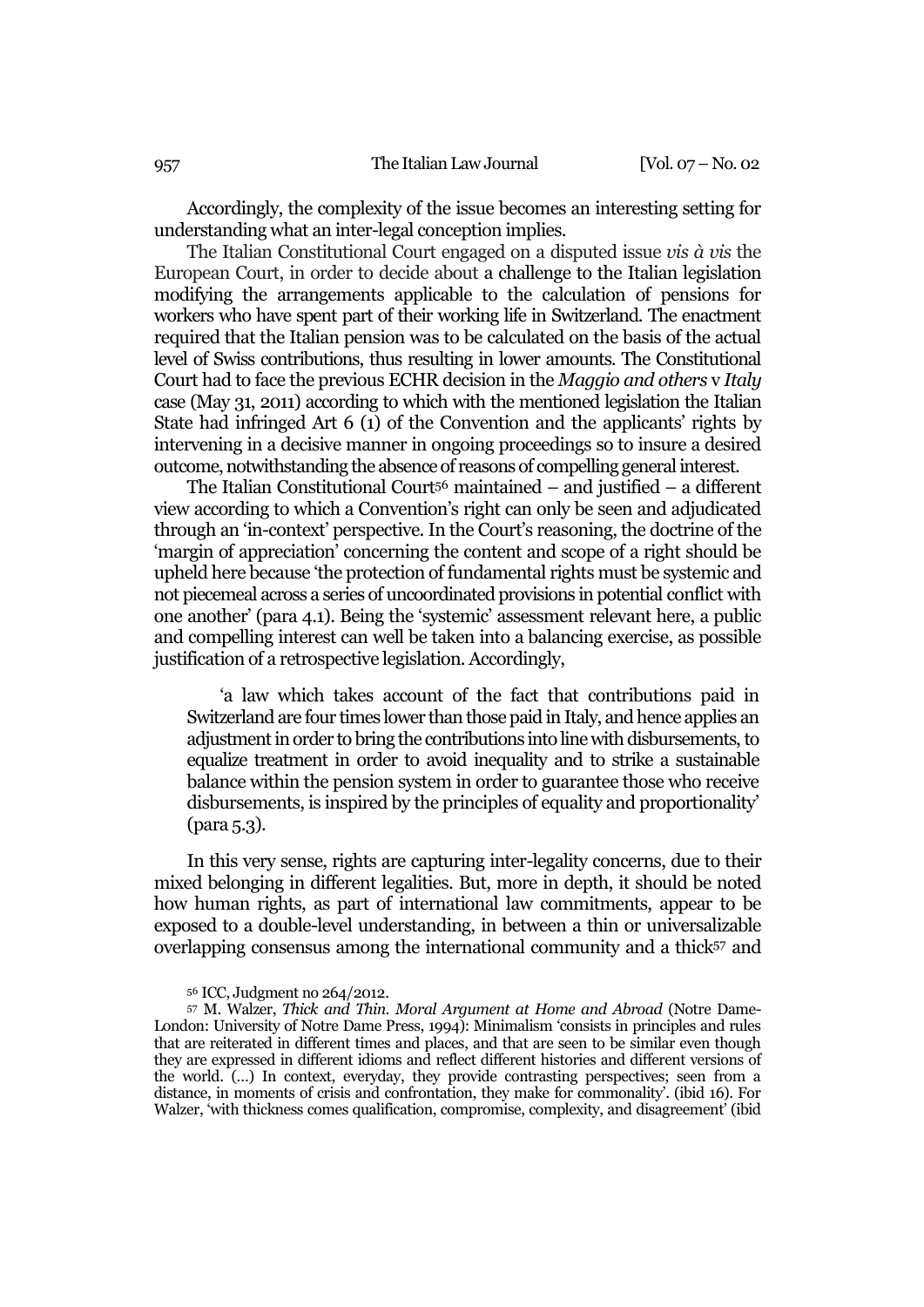'situated' determination in national contexts. The very fact that rights are not referred to States as such, but to 'individuals' living in separate communities, generates the need for such a second-level comprehension, which also depends on the normative bases in each polities' legal system. Given the lack of its own constituency in terms of a corresponding polity, second-order legalities, regional or global regimes are always and structurally wanting as regards their effectivity.

However, that would be too heavy an argument, undermining the deontological strength of human rights obligations and their *raison d'être*. It is in fact their valuable function that of countering majoritarian disregard of human rights, wherever it takes place: it would be senseless to renounce the critical force of human rights due to sheer deference to those very legal systems that are allegedly responsible for their infringement. Democracy and sovereignty should not have their 'pound of flesh' here. This is, by the way, a moral reason for an inter-legal assessment to be pursued.

Notably, when the inter-legal perspective is taken to matter, the epistemic focus shifts from the question about which legality has to prevail, or the question whether democracy is enough a good to cancel a human right, toward the deeply different question concerning what can be the interpretive choice that prevents the core meaning of that right – eg enshrined in the European Convention – from being misconceived and nullified in the context of a given community (eg the Italian polity and its legal system).

I would uphold the doctrine of the margin of appreciation insofar as it can potentially foster such an inter-legal perspective and due to the methodological attention it purports to pay to the reasons-giving from *both* legalities involved. It is to be born in mind, however, that interpreting the margin of appreciation this way would not be consistent with justifying it as a democracy-protecting shield, that is, a kind of price to be paid to institutional (international) relations among Member States and the need for (*political*) legitimacy of the European Court. The gist of inter-legality is in fact to bridge the gap among different legalities through *legal* means, and due to respect for the normative pretentions brought about by them. If the tussle concerns how to understand the relation between rights of an individual to due process guarantees on one side and equality in a given context, on the other, this is not to be addressed in terms of institutional deference nor in the view to displace one legality for the sake of the other.

After all, the thrust of inter-legal theory lies in avoidance of unilateral, onesided decision making: its holistic vein upholds the whole of the normative stakes at issue. But its all-things-considered assessment rests on the available legal setting in the composite context of the case. From that point of view, 'holism' is

<sup>18).</sup> The way in which some ideals (of truth or justice) exist is already in context, they were born 'thick', although those ideals are commonly shared at their thin (less defined, specified) level. Minimalism allows for 'encounters', but 'these encounters are not- not now, at leastsufficiently sustained to produce a thick morality' (ibid 18).